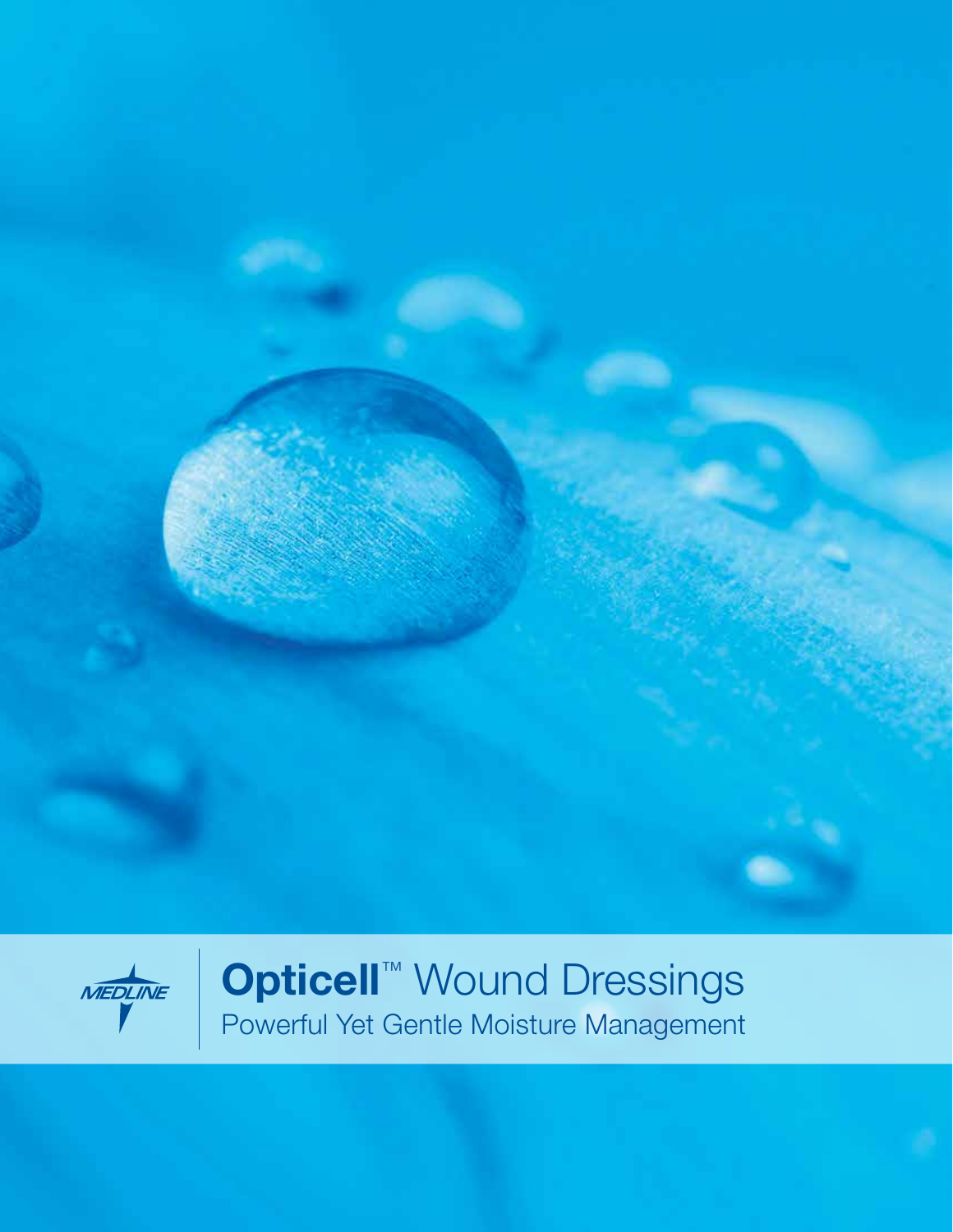## **Exclusive Forzagel™ Technology**

Opticell's unique gelling attributes are the result of Forzagel technology. When moistened, the absorbent fibers of the dressing transform into a clear and conformable gel. With this gelling action, as well as its strength and absorbency, Opticell delivers outstanding benefits:

#### An Optimal Healing Environment

- Managing moisture and promoting autolytic debridement
- Optimizing wound contact with a highly conformable low profile
- Maintaining wound coverage with Surface Area Memory (SAM)

#### Gentle Patient Care

- Preventing maceration by wicking fluid only vertically, not laterally
- Reducing dressing change frequency with exceptional absorbency
- Separating gently from the wound in one piece using advanced Forzagel technology

#### Ease of Use

- Providing versatility for a wide variety of wounds
- Promoting gentle, pain-free, one-piece removal
- Ensuring correct application and usage with our Educational Packaging

Opticell is also available in an antimicrobial version for broad spectrum antimicrobial efficacy: Opticell Ag+ (see pg. 7).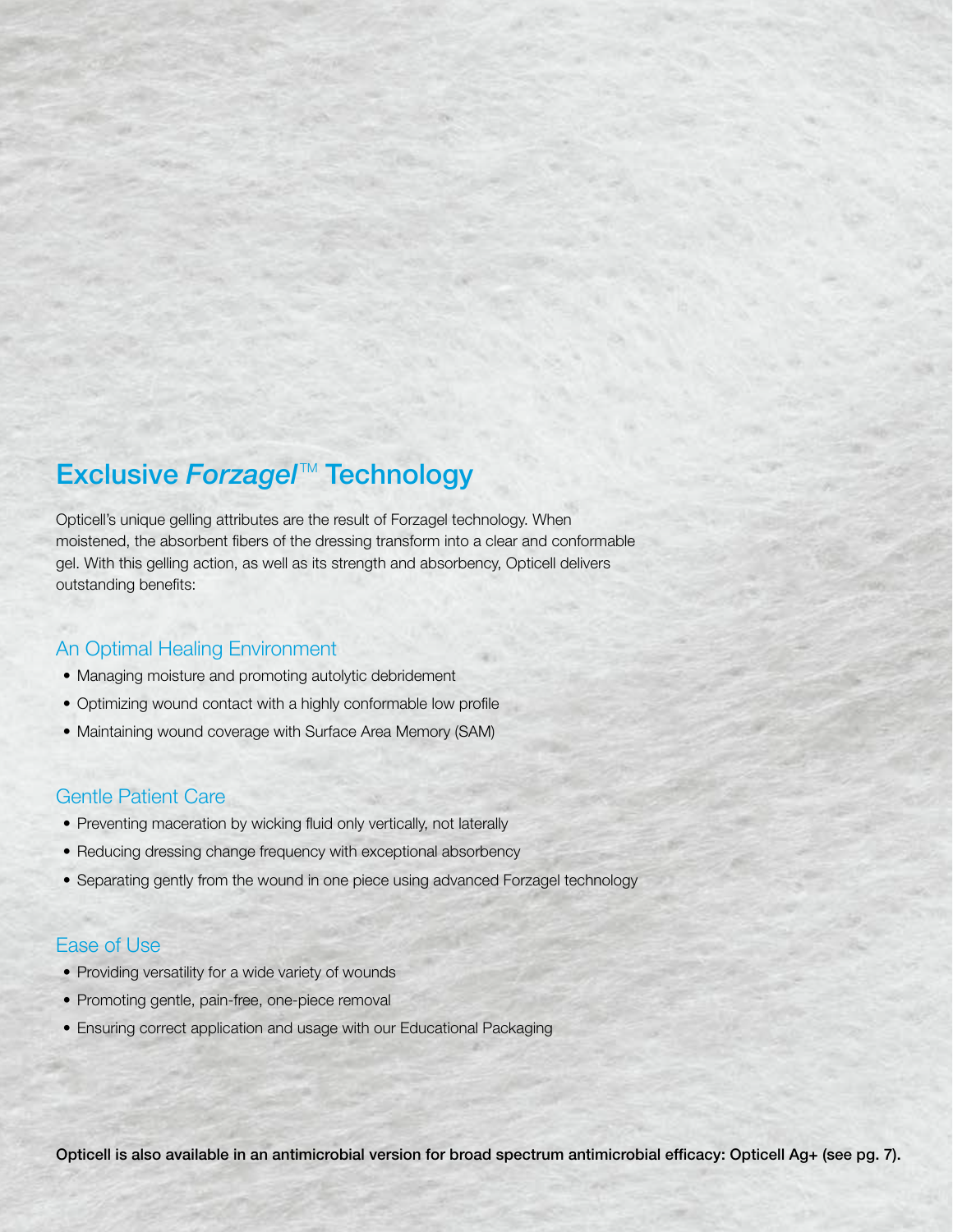## An Optimal Healing Environment

### Managing moisture and promoting autolytic debridement

Opticell's unique gelling action helps manage drainage and removes dead, damaged and infected tissue from the wound, trapping it for later removal at the dressing change. This natural, autolytic debridement is gentler on the wound than more traditional sharp or enzymatic processes, and it promotes a moist, wound-healing environment.

Opticell fiber dressing is a market leader in absorbency. A recent study compared Opticell's absorptive capabilities to those of our main competitors.<sup>1</sup>

#### Conforming to the wound

Opticell's conformable and thin profile provides optimal contact with the wound. The competition's dressings with reinforced fibers, on the other hand, exhibit a ridging effect that can limit wound contact.



## **CONFORMABILITY**



The smooth, thin and conformable profile provides for intimate contact with the wound. Thick ridges in the dressing lead to an



Constrained expansion can limit intimate wound contact.

uneven wound contact surface.





Constrained expansion can limit intimate wound contact.

These images demonstrate each dressing's ability to conform to a tissue substitute. Dressings were saturated with a blue solution for improved visualization.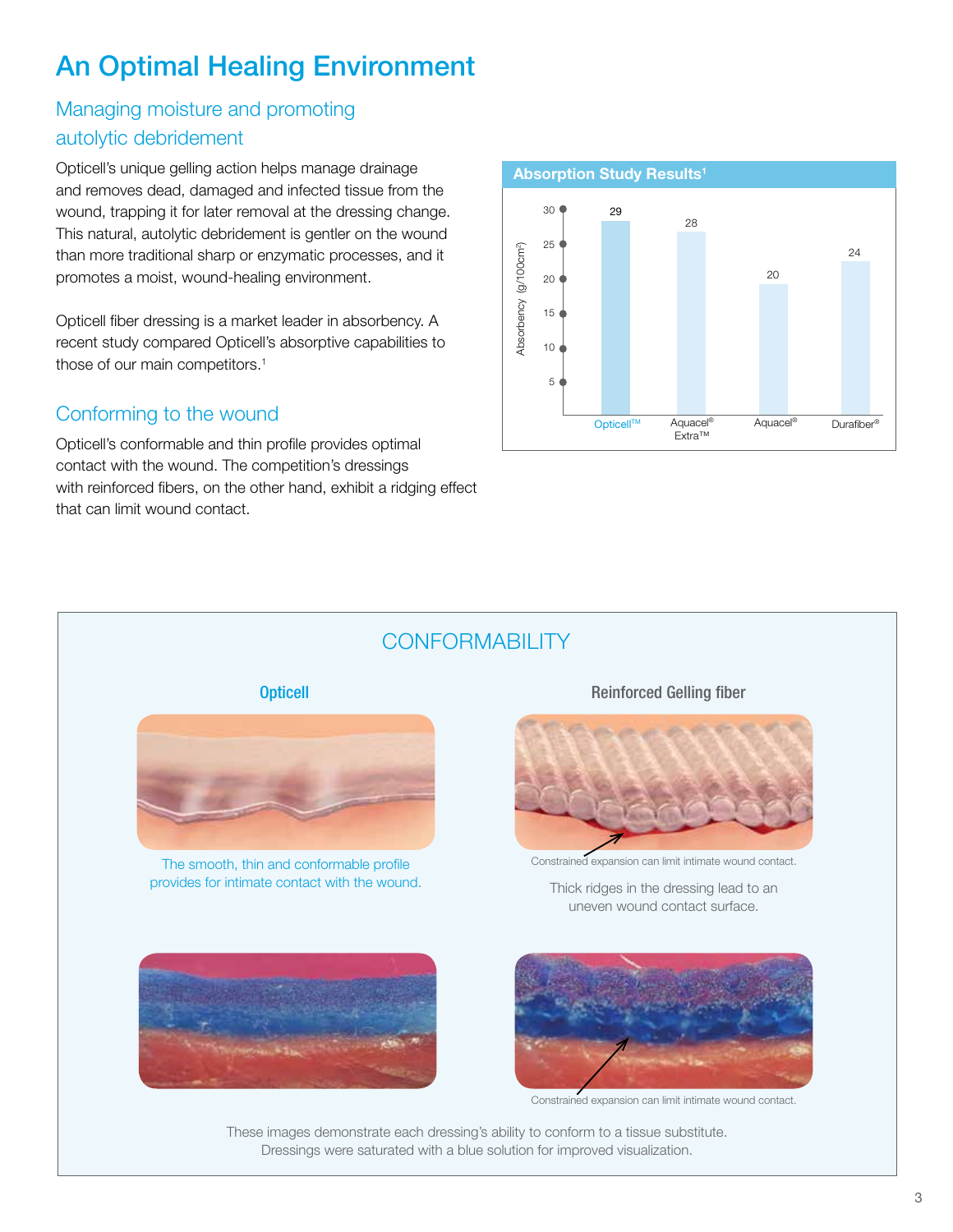#### Retaining its shape and size to maintain complete wound coverage

Opticell won't shrink under pressure! In a wound environment, Opticell retains its original size and shape better than the competition.





#### Staying together in the wound with superb strength

Opticell is more than three times stronger than Aquacel's traditional gelling fiber.<sup>2</sup> Its exceptional strength makes it easy to remove because it won't fall apart in the wound.

A recent study compared Opticell's wet integrity to Aquacel's traditional gelling fiber.



See the Surface Area Memory (SAM) Demonstration on the back cover of this brochure.

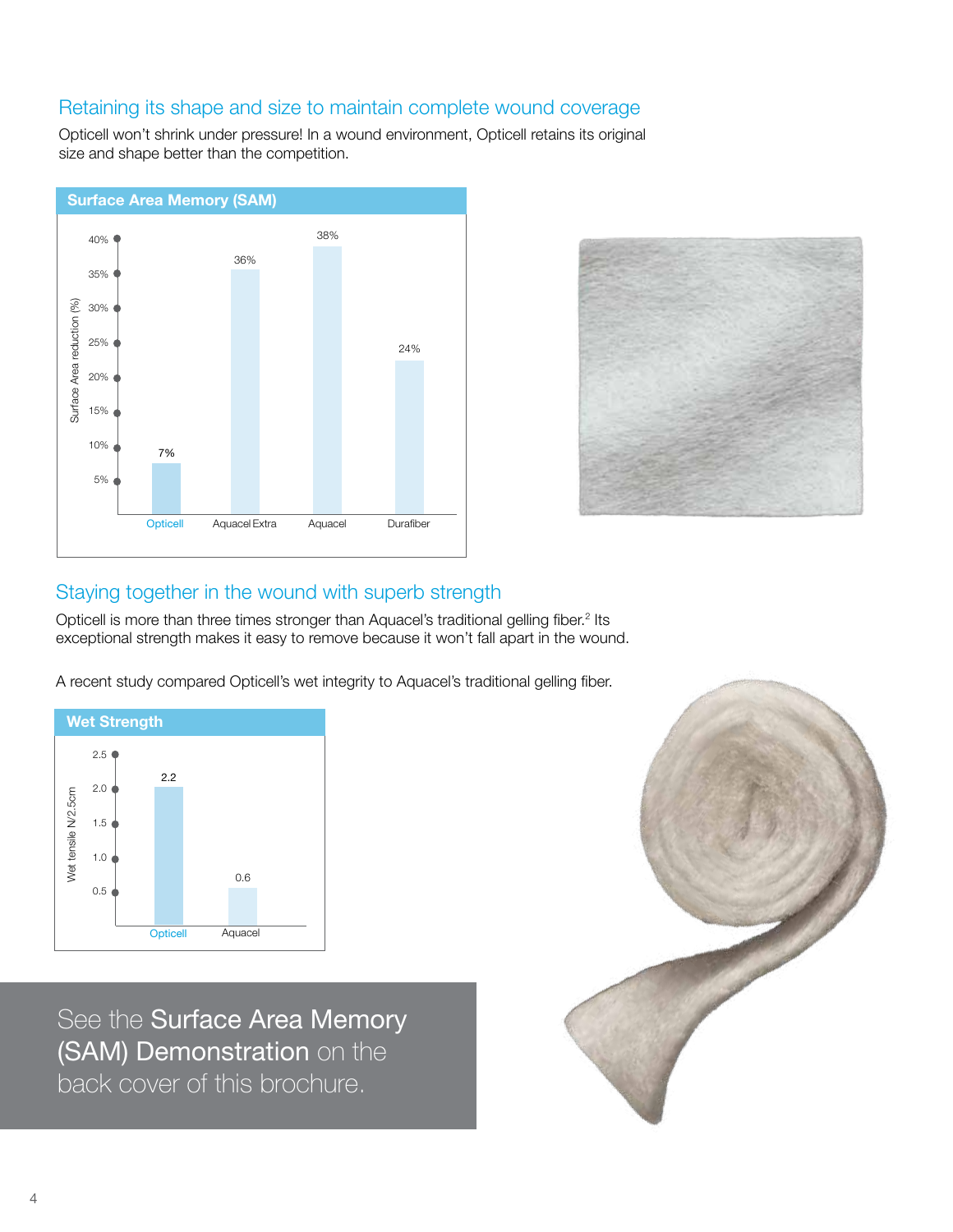## Gentle Patient Care

### Helping to prevent maceration by wicking only vertically

Opticell's Forzagel technology wicks fluid only vertically, not laterally. This reduces the risk of periwound maceration because wound fluid is not able to migrate across the dressing to reach this vulnerable skin.



Opticell's **POWERFUL ABSORPTION CAPABILITIES REDUCE DRESSING CHANGE FREQUENCY.** 

### Reducing Dressing Change Frequency

Opticell's proprietary Forzagel technology delivers exceptional absorbency, reducing dressing change frequency. Consequently, patients are subjected to fewer dressing changes, wound bed disruption is minimized and treatment costs are reduced.

## Separating gently from the wound

Application and removal is gentle on wounds because of Opticell's strength and unique gelling properties.

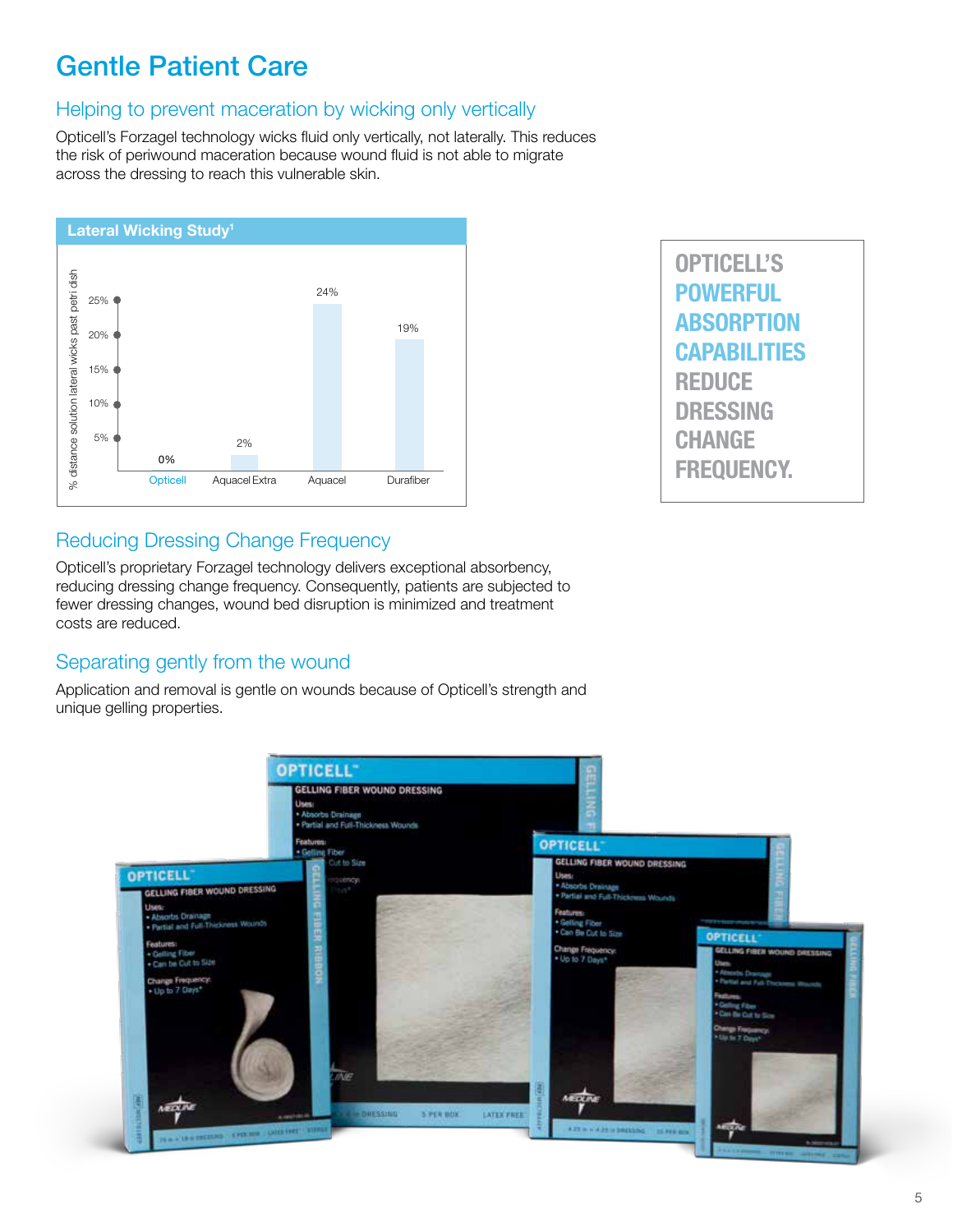## Ease of Use

### Providing versatility for a wide variety of wounds

Opticell is uniquely versatile because it can be used on wounds of all drainage levels. Opticell may be pre-moistened for effective use on dry or lightly draining wounds.

#### **INDICATIONS**

- Partial- and full-thickness wounds
- 1st- and 2nd-degree burns
- Diabetic foot ulcers
- Venous stasis ulcers
- Arterial ulcers and leg ulcers of mixed etiology
- Pressure ulcers
- Surgical wounds
- Donor sites

#### **CONTRAINDICATIONS**

- 3rd-degree burns
- Individuals with a known sensitivity to Chitosan, which is a derivative of shellfish, or silver

### Promoting gentle, pain-free removal

With Opticell's superb strength and unique gelling properties, application and one-piece removal is gentle on wounds and virtually pain-free for patients.

### Ensuring correct application and usage with our Educational Packaging

All the information you need—short and sweet. With our revolutionary educational packaging (EP), clinicians can quickly understand vital information about patient safety and proper application. Each package serves as a 2-minute course in wound care™. EP packaging ensures that you and your patients get the best performance Opticell has to offer.

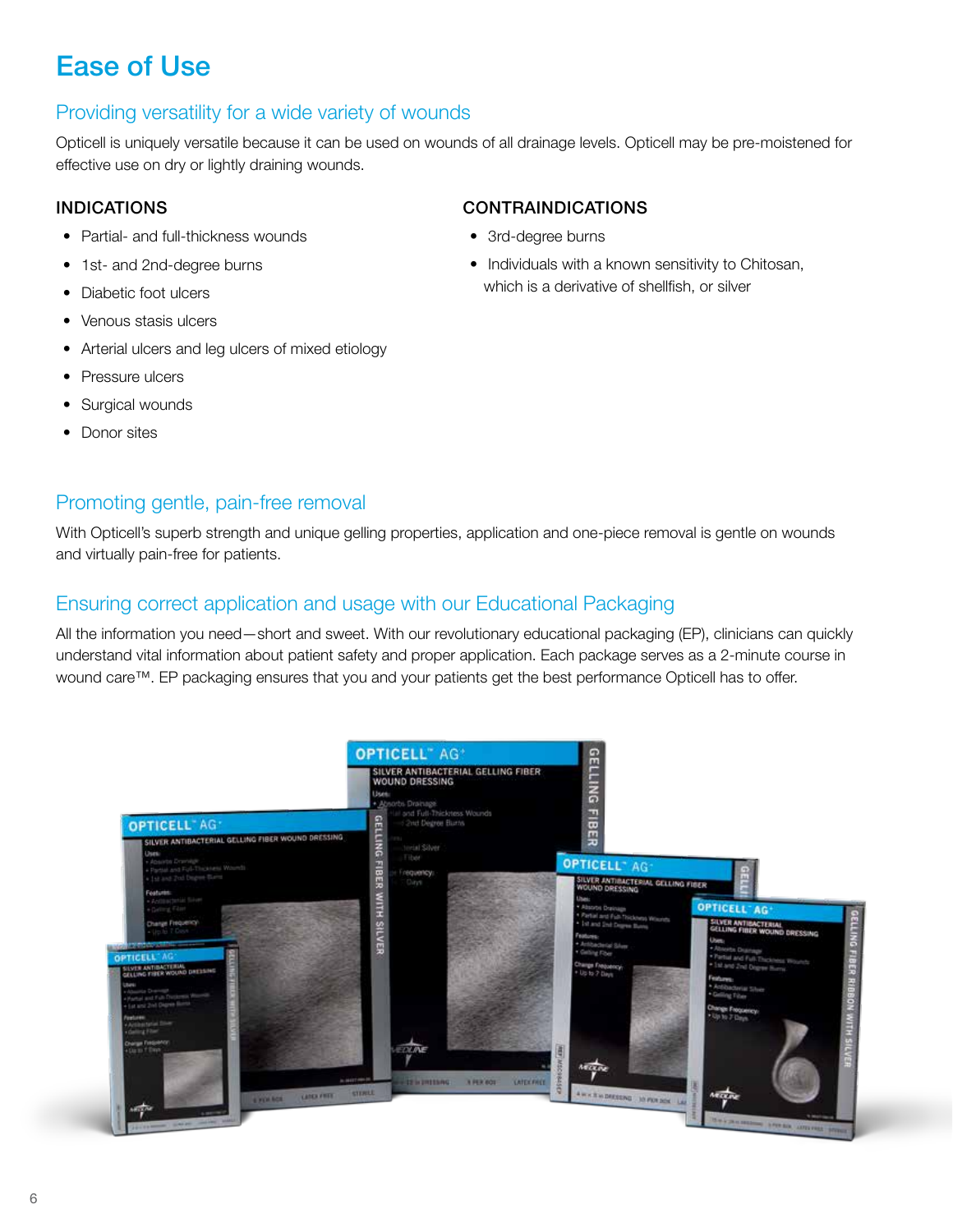# Opticell Ag+ Antimicrobial Efficacy

Opticell Ag+ delivers broad spectrum antimicrobial efficacy. The dressings contain 0.75% ionic silver by weight. When the dressing encounters a wound environment, silver ions are activated to manage bioburden. The silver inhibits the growth of bacteria and fungi, yet is completely harmless to skin cells (noncytotoxic).<sup>3</sup>

## *In Vitro* antibacterial efficacy of Opticell Ag+

Opticell Ag+ has been shown to kill many organisms over a 7 day period, including:<sup>3</sup>

- *Methicillin-resistant Staphylococcus aureus* (MRSA) ATCC 33591—gram positive bacterium
- *Escherichia coli* ATCC 8739—gram negative bacterium
- *Pseudomonas aeruginosa* ATCC 9027—gram negative bacterium
- *Candida albicans* ATCC 10231—yeast
- *Vancomycin-resistant Enterococcus faecium* (VRE) ATCC 51575—gram positive bacterium
- *Staphylococcus aureus* ATCC 6538—gram positive bacteria

## Ordering Information

#### Opticell Gelling Fiber Wound Dressing

| l Item #         | <b>Ordering Description</b>                                 | Packaging                    |
|------------------|-------------------------------------------------------------|------------------------------|
| <b>MSC7822EP</b> | Opticell, 2" x 2" (5.1 cm x 5.1 cm), Sheet Dressing         | 100/cs 10bx/cs 10ea/bx       |
| MSC7844EP        | Opticell, 4.25" x 4.25" (10.8 cm x 10.8 cm), Sheet Dressing | 50/cs 5bx/cs 10ea/bx         |
| MSC7866EP        | Opticell, 6" x 6" (15.2 cm x 15.2 cm), Sheet Dressing       | 50/cs 10bx/cs 5ea/bx         |
| <b>MSC7818EP</b> | Opticell, 0.75" x 18" (1.9 cm x 45.7 cm), Ribbon Dressing   | $50$ /cs $10$ bx/cs $5ea/bx$ |

#### Opticell Ag+ Gelling Fiber Wound Dressing with Antimicrobial Silver

| l Item #         | <b>Ordering Description</b>                                   | Packaging                     |
|------------------|---------------------------------------------------------------|-------------------------------|
| <b>MSC9822EP</b> | Opticell Ag+, 2" x 2" (5.1 cm x 5.1 cm), Sheet Dressing       | 100/cs 10bx/cs 10ea/bx        |
| <b>MSC9845EP</b> | Opticell Ag+, 4" x 5" (10.2 cm x 12.7 cm), Sheet Dressing     | $50$ /cs $5bx$ /cs $10ea$ /bx |
| MSC9866EP        | Opticell Ag+, 6" x 6" (15.2 cm x 15.2 cm), Sheet Dressing     | 50/cs 10bx/cs 5ea/bx          |
| <b>MSC9818EP</b> | Opticell Ag+, 0.75" x 18" (1.9 cm x 45.7 cm), Ribbon Dressing | 50/cs 10bx/cs 5ea/bx          |
| MSC98812EP       | Opticell Ag+, 8" x 12" (20.3 cm x 30.5 cm), Sheet Dressing    | $50/cs$ 10bx/cs 5ea/bx        |